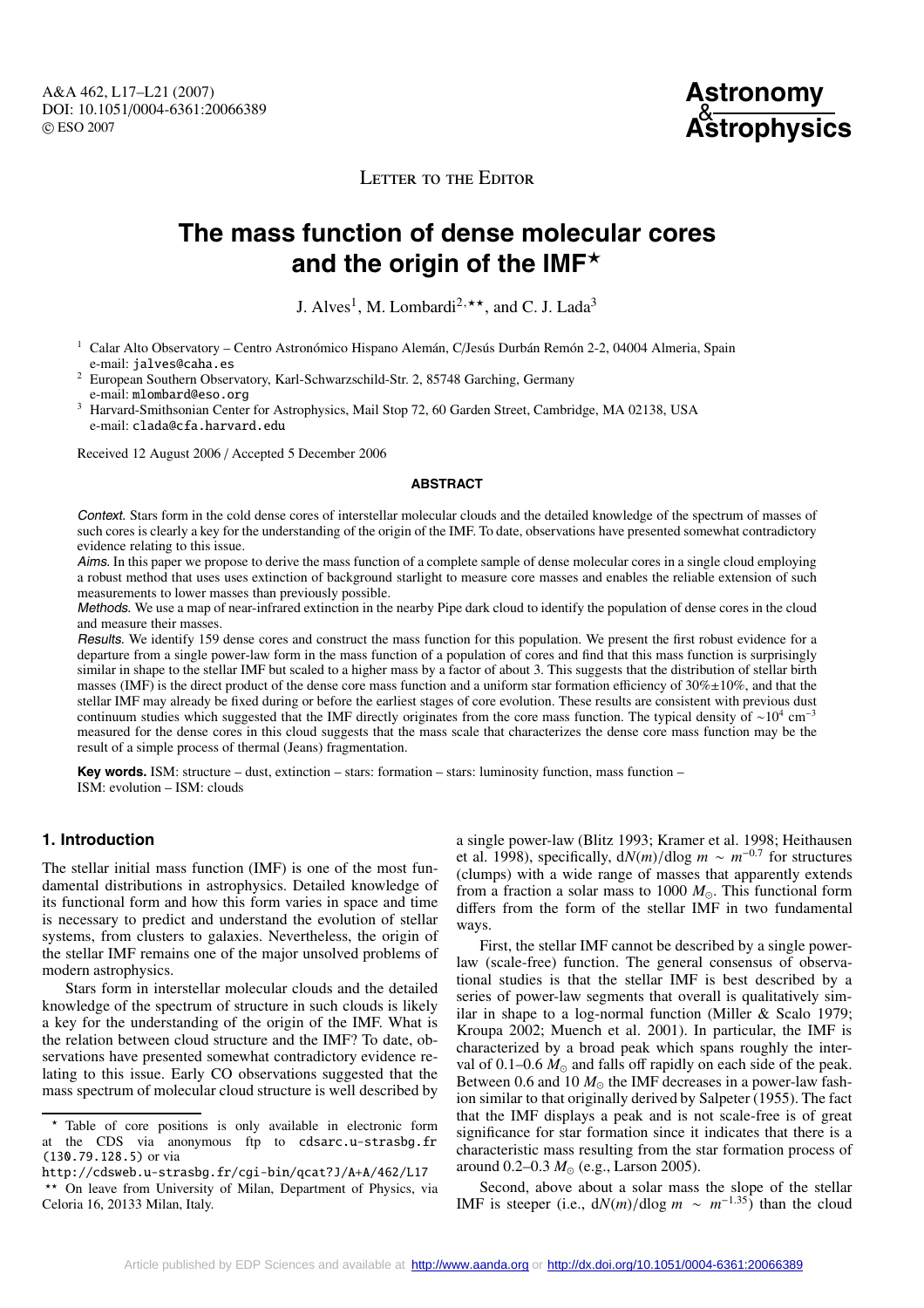

**Fig. 1.** Dust extinction map of the Pipe nebula molecular complex from Lombardi et al. (2006). This map was constructed from near-infrared observations of about 4 million stars in the background of the complex. Approximately 160 individual cores are identified within the cloud and are marked by an open circle proportional to the core radius. Most of these cores appear as distinct, well separated entities.

mass spectrum. This latter difference implies a significant physical difference in the two distributions. For the stellar IMF, the bulk of the (stellar) mass is tied up in low mass objects while for clouds the bulk of the mass is tied up in the most massive objects. A consequence of this difference is that in order to produce the stellar IMF from the cloud mass spectrum, a transformation must take place during the process of star formation. It has been suggested that outflows generated during the protostellar stages of star formation provide a natural feedback to collapse/infall limiting the final mass of a protostellar object (Shu et al. 1987) and perhaps providing the mechanism for transforming the form of the cloud mass spectrum into the form of the stellar mass spectrum (Lada & Lada 2003). However, it is not clear how such a process could produce a peak, or a characteristic scale for stellar masses. Moreover, the comparison of the CO core mass function and the IMF may not be relevant since CO does not trace the dense component of the molecular gas within which stars actually form (Lada 1992).

Indeed, a different picture appears to emerge when observations of dense gas are considered. Typically only about 10% or less of the mass of a star-forming molecular cloud is in the form of dense (i.e.,  $n(H2) \sim 10^4$  cm<sup>-3</sup>) gas and this gas appears to be organized into discrete cores within which stars form. Tachihara et al. (2002) and Onishi et al. (2002), using  $C^{18}O$  and  $H^{13}CO<sup>+</sup>$ as tracers of dense gas, suggest that the stellar and core mass distributions are similar. Recent observations of dust continuum emission originating from such dense cores has enabled the construction of the dense core mass function (DCMF) in a number of nearby molecular cloud complexes. For cores with masses in excess of ~0.5  $M_{\odot}$  the derived mass spectra appear to be described by a single power-law, similar to the CO cores but with

a relatively steep slope (−1.1 to −1.6, in log mass units) similar to the that of the stellar IMF (Motte et al. 1998; Testi & Sargent 1998; Johnstone et al. 2000, 2001; Motte et al. 2001; Beuther & Schilke 2004; Stanke et al. 2006). Moreover, in one example, the  $\rho$  Ophiuchi cloud, the core mass spectrum exhibited possible evidence of a flattening or break near a mass of about  $0.5 M_{\odot}$ , also similar to the stellar IMF (Motte et al. 1998). In another cloud, NGC 1333, measurements of dust emission produced a core mass spectrum between 0.1 and 0.5  $M_{\odot}$  with a slope of approximately −0.4 (Sandell & Knee 2001), similar to that universally derived for less-dense gas traced by CO emission in other clouds but also consistent with the apparent break and assumed flattening below 0.5  $M_{\odot}$  of the DCMF of the Ophiuchi dark cloud mentioned above. The observed similarity between the slopes of the DCMF derived from millimeter-wave dust emission studies and the slope of the IMF above 0.5  $M_{\odot}$  has been taken as evidence that the individual dense cores are the direct precursors of new stars and moreover that the stellar IMF is completely specified by the fragmentation process in molecular clouds. In addition, the possible flattening of the DCMF near  $0.5 M_{\odot}$  implies a high star formation efficiency (SFE) for dense gas (about 100%). In this case there is no need for a mass transformation from the DCMF to the IMF. The characteristic scale of stellar mass demanded by the stellar IMF is set by the fundamental physics of cloud fragmentation (Shu et al. 2004; Larson 2005). Which picture is correct?

In order to bring new insight to this issue we used an independent method of identifying and measuring the masses of dense cores. This method uses precise infrared measurements of dust extinction toward stars background to a molecular cloud (the NICE $(R)$  method, Lada et al. 1994; Alves et al. 1998, 2001;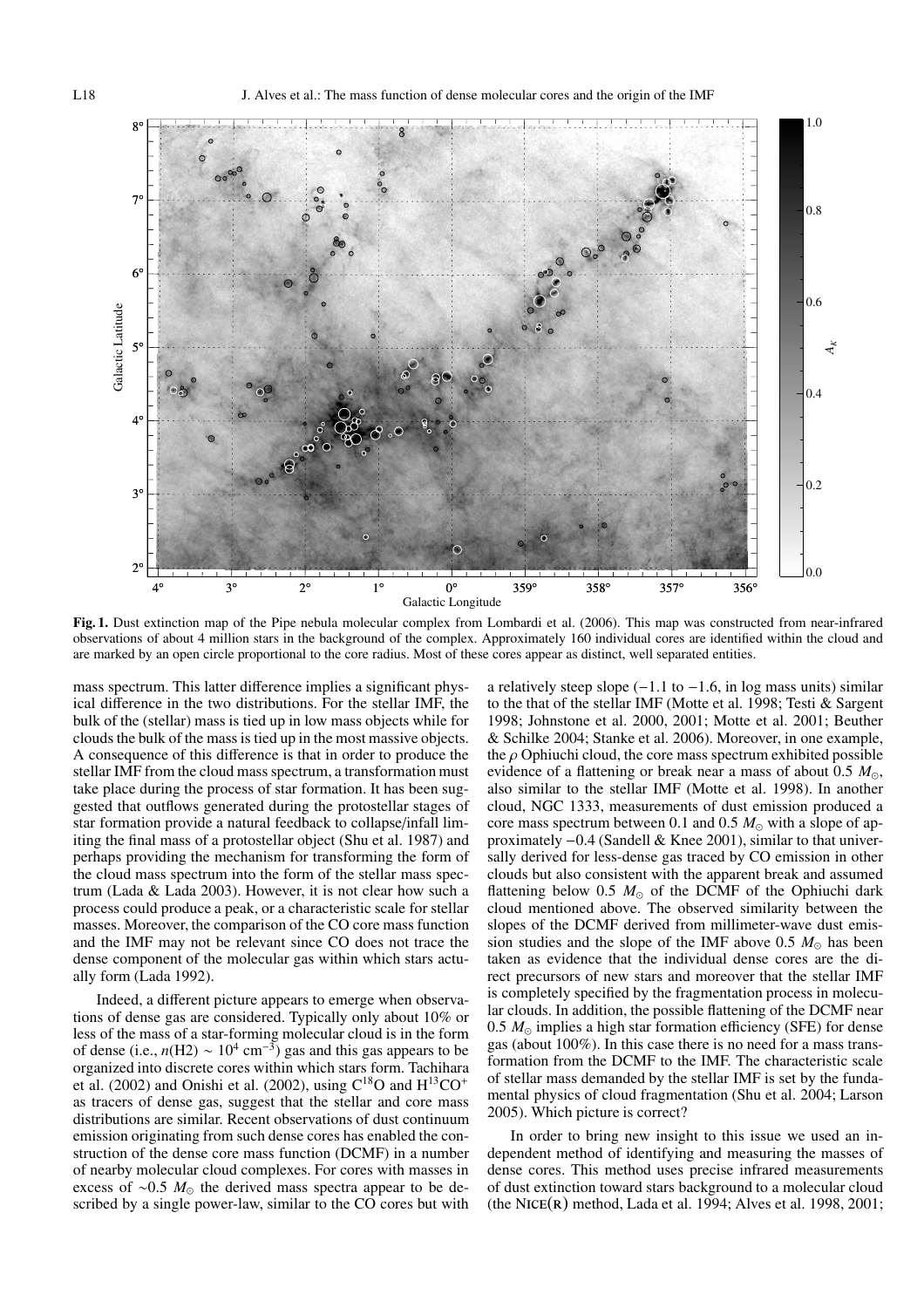Lombardi & Alves 2001). Such measurements are free from many of the complications and systematic uncertainties that plague molecular-line or dust emission data and thus enable robust maps of cloud structure to be constructed. We used data from the recent wide-field extinction map of the Pipe Nebula constructed by Lombardi et al. (2006), hereafter LAL06, using 2MASS data. The Pipe nebula is a virtually unstudied nearby molecular cloud complex (Onishi et al. 1999; LAL06), at a distance of about 130 pc and with a total mass of ~10<sup>4</sup>  $M_{\odot}$ .

## **2. Observations**

The details of the extinction study are described in LAL06. Briefly, this molecular complex was selected because 1) this is one of the closest to Earth complexes of this size and mass, 2) it is particularly well positioned along a relatively clean line of sight to the rich star field of the Galactic bulge, which given the close distance of the Pipe nebula allowed us to achieve spatial resolutions of ∼0.03 pc, or about 3 times smaller the typical dense core size, and 3) it exhibits very low levels of star formation suggesting that its dense cores likely represent a fair sample of the initial conditions of star formation. LAL06 applied a 3-band (1.25  $\mu$ m, 1.65  $\mu$ m, 2.2  $\mu$ m) optimized version of this extinction method, the NICER method (Lombardi & Alves 2001), to about 4 million stars background to the Pipe nebula complex to construct a  $6° \times 8°$  dust column density map of this complex, presented in Fig. 1. Because of the high dynamic range in column density achieved by this map ( $3\sigma \sim 0.5 < A_{\rm V} < 24$  mag or  $10^{21} < N_H < 5 \times 10^{22}$  cm<sup>-2</sup>), cores are easily visually identified as high contrast peaks embedded on rather smooth but variable background (see Fig. 1). Unfortunately, because of the high dynamic range and variable background, traditional source extraction algorithms based on thresholding fail to identify these objects in a coherent way. An alternative approach is to extract cores based on their sizes, using a multi-scale algorithm. For this study we used a algorithm developed by Vandame (2006, private comm.), which, in brief, uses the wavelet transform of the image to first identify and then reconstruct the dense  $\text{cores}^1$ . This step defines the projected core boundaries.

Masses are derived by integrating the extinction map over the area of each core and multiplying by the standard gas-to-dust ratio. The final Pipe core sample has 159 objects with effective diameters between 0.1 and 0.4 pc (median size is 0.18 pc) and peak extinctions that range from 3.0 to 24.3 visual magnitudes (mean extinction is 8.4 mag). The derived core masses range between  $0.5$  to  $28$   $M_{\odot}$ . The assessment of sample completeness is non trivial because of the variable background. Nevertheless, the completeness should not be dominated by confusion but sensitivity, as the mean separation between cores, even in the clustered regions, is well above the resolution of the map. We



**Fig. 2.** Mass function of dense molecular cores plotted as filled circles with error bars. The grey line is the stellar IMF for the Trapezium cluster (Muench et al. 2002). The dashed grey line represents the stellar IMF in binned form matching the resolution of the data and shifted to higher masses by about a factor of 4. The dense core mass function is similar in shape to the stellar IMF function, apart from a uniform star formation efficiency factor.

estimate, conservatively, that the sample is 90% complete at about 1  $M_{\odot}$ . The mean diameter of a 1  $M_{\odot}$  core is ∼0.2 pc, i.e., about six times the resolution of the map.

### **3. Results: The Dense Core Mass Function (DCMF)**

The dense core mass function we derive from the above observations is presented in Fig.  $2^2$ . For comparison we plot the Trapezium cluster stellar IMF as a grey solid line (Muench et al. 2002). This IMF consists of 3 power law segments with breaks and 0.6  $M_{\odot}$  and 0.12  $M_{\odot}$ . We find that the DCMF for the Pipe Nebula is surprisingly similar in shape to the stellar IMF. Specifically, both distributions are characterized by a Salpeterlike power-law (Salpeter 1955) that rises with decreasing mass until reaching a distinct break point, this is then followed by a broad peak. Although similar in shape, the stellar and core mass functions are characterized by decidedly different mass scales. The grey dashed line in Fig. 2 is not a fit to the data but simply the stellar IMF in binned form matched to the resolution of the data, and shifted by a factor of 4 to the higher masses. The break from the Salpeter-like slope seems to occur between 2 and 3  $M_{\odot}$  for the cloud cores instead of the 0.6  $M_{\odot}$  for the stellar case (Muench et al. 2002).

The DCMF in Fig. 2 likely suffers from two sources of uncertainty: 1) the individual core masses are likely upper limits to the true values since we made no corrections for the local extended background on which most cores are embedded, and 2) the particular binning we chose may not produce the most accurate representation of the underlying mass distribution. To address point 1) we estimated a lower limit to the true core masses (and the DCMF) by subtracting from each core its local background. We then constructed a background subtracted DCMF and found

<sup>1</sup> *Object identification in wavelet space:* for a given scale *i*, structures are isolated with classical thresholding at  $3\sigma_i$  with  $\sigma_i$  being the noise amplitude at scale *i*. A structure at scale *i* is connected with a structure at scale  $i + 1$  if its local maxima drops in the structure at scale  $i + 1$ . The size scales considered were  $2'$ ,  $4'$ , and  $8'$   $(0.08 \text{ pc}, 0.15 \text{ pc}, \text{ and})$ 0.30 pc). One then builds a 3D distribution of significant structures (*x*, y, and *i*). The algorithm developed by Vandame (2006, private comm.) offers rules that split the 3D distribution into independent trees corresponding to one core and its corresponding hierarchical details. *Object reconstruction:* This same algorithm performs a complex iterative reconstruction of the cores following the trees defined in the previous step. The final "cores only" image is validated by subtracting it from the extinction map, effectively creating a smooth image of the variable background.

The full dataset is available in electronic form at the CDS.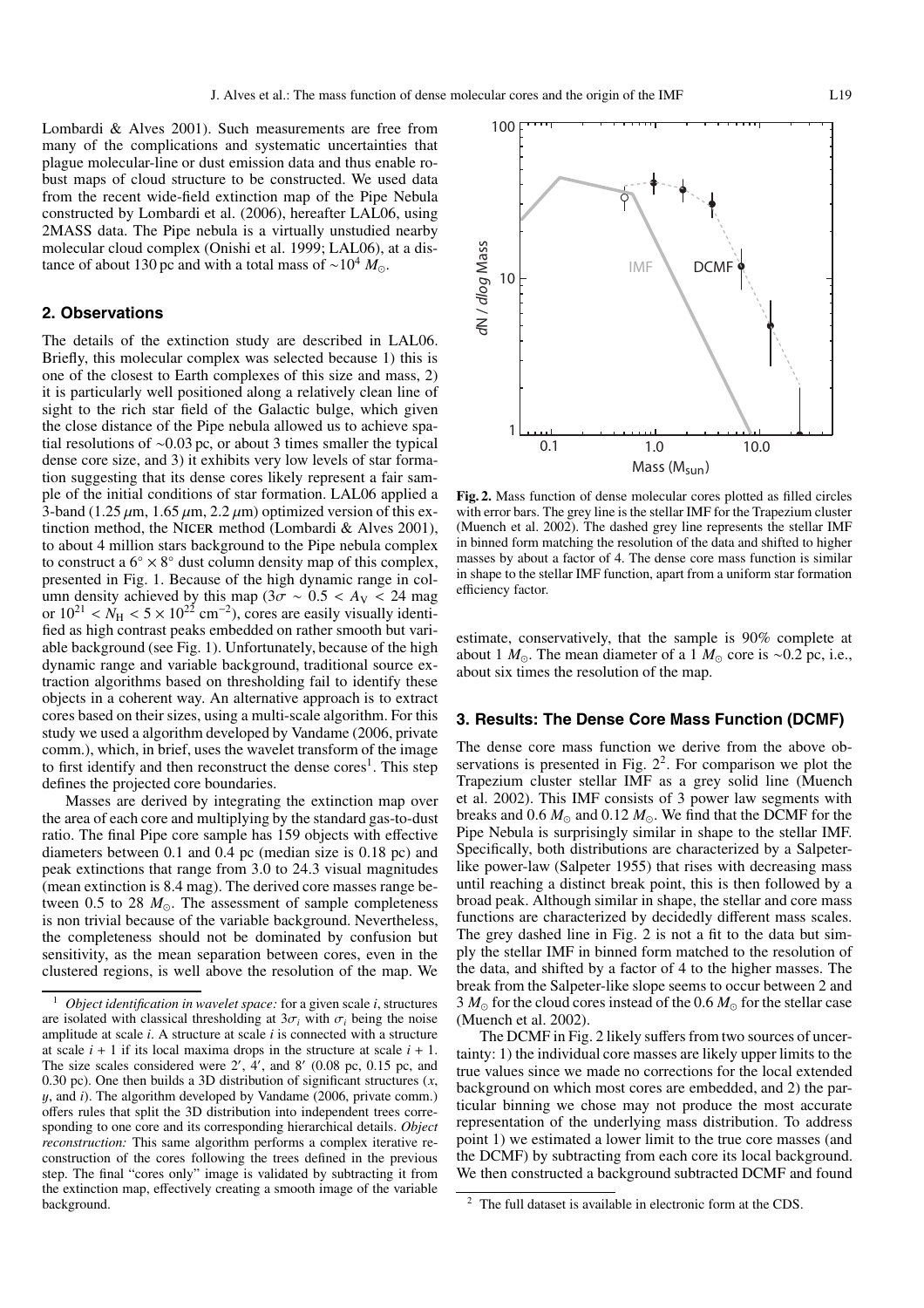

**Fig. 3.** Probability density function of core masses (black) for the background subtracted sample. The grey region indicates sample incompleteness while the two thin dashed line indicates the 90% confidence limits. The core mass distribution seems to be characterized by two power-laws and a well defined break point at around 2  $M_{\odot}$ . Also plotted are the field star IMFs of Kroupa (2001) (solid grey) and Chabrier (2003) (dotted grey), and the Muench et al. (2002) (dashed grey) IMF all scaled up by a factor of ∼3 in mass.

that *the form of the mass distribution was maintained* although the new distribution was shifted towards the low masses. To address point 2) we compute a better functional representation for the DCMF using a probability density estimator that does not require data binning. We used a gaussian kernel estimator with a window width of 0.15 in units of log mass (Silverman 1986).

We present in Fig. 3 the probability density function for the core masses (background subtracted). As already suggested in Fig. 2, the core mass distribution seems to be characterized by two power-laws and a well defined break point at ∼2 *M*. For comparison we also present the field star IMF determined by Kroupa (2001) (solid grey) and Chabrier (2003) IMF (dotted grey), and the IMF for the young Trapezium cluster (dashed grey) (Muench et al. 2002) already present in Fig. 2. All these stellar IMFs were shifted to higher masses by an average scale factor of about 3. The point of this comparison is to simply illustrate the overall similarity between different stellar IMFs from different environments and constructed in different ways, and the DCMF of the Pipe Nebula. Considering the overall uncertainties, apparent differences between the different distributions are likely not significant. While Fig. 3 presents the background subtracted core sample, the non background subtracted sample is virtually identical in shape, although shifted towards higher masses.

#### **4. Discussion and conclusions**

The close similarity in shape between the DCMF and the IMF supports a general concept of a 1-to-1 correspondence between the individual dense cores and soon to be formed stars. In this respect our observations are consistent with and appear to confirm the results of dust continuum surveys in other clouds. However, our study provides the first robust evidence for a departure from a single power law in the core mass function. We find that the location of the break indicates that there is a factor of about 3 difference in mass scale between the two distributions, which implies that a uniform SFE, that we estimate to be  $30\% \pm 10\%$ , will likely characterize the star formation in these dense cores, across the entire span of (stellar) mass. This efficiency is very similar to the maximum estimated for young embedded clusters (Lada & Lada 2003).

It is well known that the generation of a powerful outflow is a natural consequence of the formation of a protostar in a dense core (Lada 1985). It has been long suspected that such outflows could be very disruptive to surrounding material and could play an important role in limiting the mass which can accrete onto a protostar (Shu et al. 1987, 1991). Matzner & McKee (2000) have theoretically investigated the disruption of dense cores by protostellar outflows and have concluded that outflow disruption of individual cores can produce SFEs in the range of 25–75%. Moreover they found that SFE is independent of stellar mass, therefore the stellar and core mass functions should be of similar overall functional form. Recently, Shu et al. (2004) have developed a self-consistent analytical theory for the origin of the stellar IMF incorporating the feedback from outflows. In their picture, cores are formed from magnetized turbulent gas and are disrupted by outflows with a resulting SFE predicted to be ≈30%. The close correspondence of this prediction with our estimated SFE for the Pipe cores may implicate outflows as the key mechanism for core disruption and for setting the final masses of the protostellar objects. Shu et al. (2004) also predicted both a slope for the power-law portion of the core mass function and a location of the break from the power-law form that are very similar to those we measure in the Pipe Nebula.

A number of other theoretical calculations have also produced DCMFs similar in shape to that found here (Padoan & Nordlund 2002; Bonnell et al. 2006; Elmegreen 2006). In particular, numerical simulations of turbulent clouds predict DCMF shapes similar to the stellar IMF. However it is difficult to compare these calculations in more detail to the derived Pipe DCMF because, unlike the Shu et al. (2004) model, the mass scales for these DCMFs are presently unconstrained and appear to be dependent on model parameters, such as the numerical resolution of the simulations as well as the Mach number of turbulence which are difficult to quantify observationally (e.g., Klessen 2001; Ballesteros-Paredes & Mac Low 2002; Gammie et al. 2003). Nonetheless we expect that with appropriate modification of model parameters such models could also be made consistent with the observations.

These considerations suggest that apart from a uniform efficiency factor, which is likely fixed by the generation of an outflow, the birth mass of a star could to be completely predetermined by the mass of the dense core in which it is born.

The existence of a characteristic mass in the stellar IMF does suggests a characteristic mass scale is produced by the physical process of star formation. The physical origin of this mass scale has not been clear although it has been long known that thermal (Jeans) fragmentation can produce a mass scale for star formation (Larson 1985, 1986). For a pressure bounded core the appropriate mass scale is the critical Bonnor-Ebert mass,

$$
M_{\rm BE} \approx 1.15 \times (n/10^4)^{-1/2} \times (T/10)^{3/2} \tag{1}
$$

where *T* is the gas temperature and *n* its volume density. The characteristic mass scale suggested by the stellar IMF is about 0.3  $M_{\odot}$ . For a typical dark cloud of temperature of 10 K, the corresponding density scale would need to be about  $1.5 \times 10^5$  cm<sup>-3</sup>.